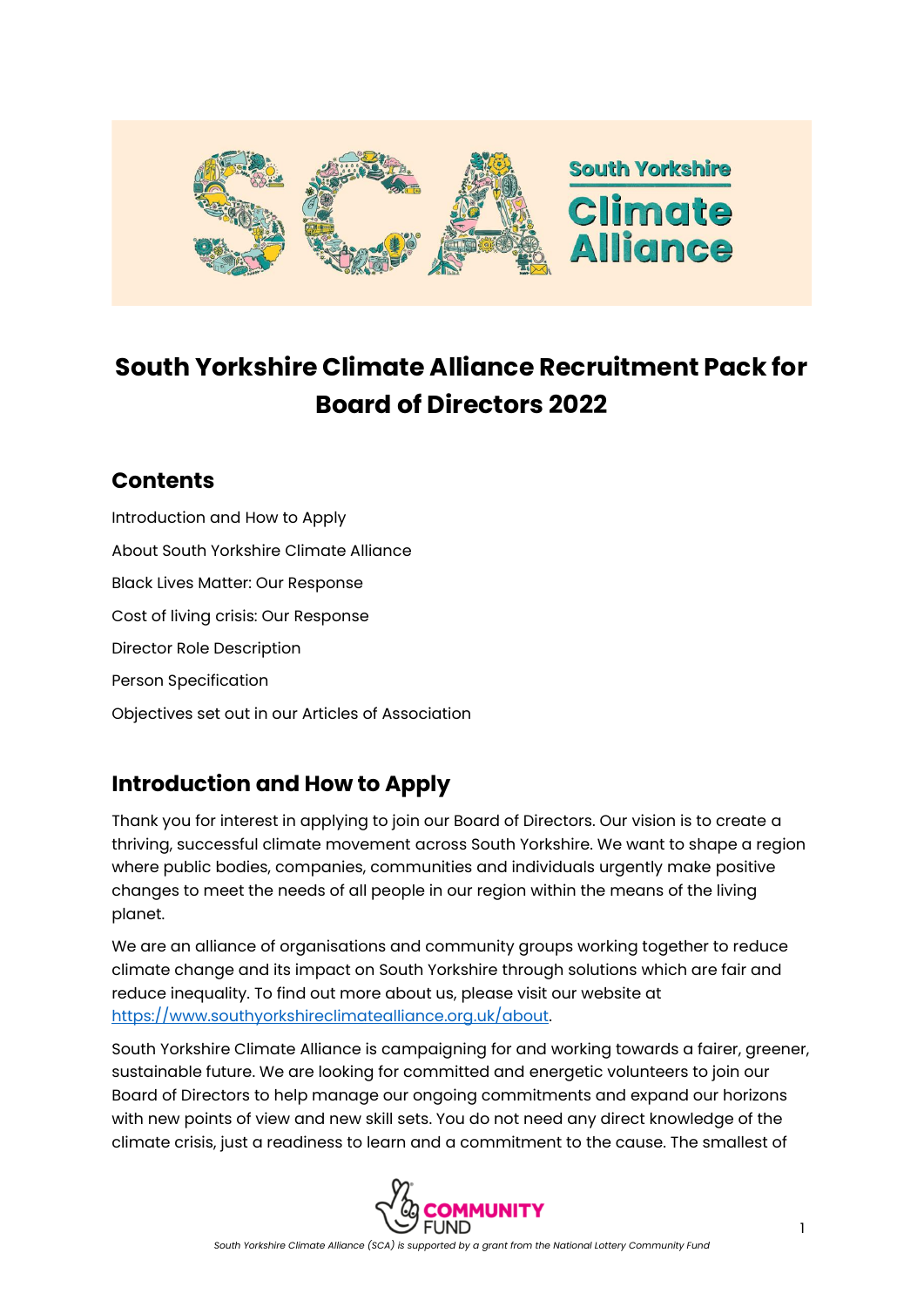tasks can contribute to a much larger whole – which can, eventually, lead to real change. We are currently constituted as a non-profit limited company committed to moving towards charitable status. So this is an exciting time to become involved with us to shape this important change.

We are particularly interested in applications from people in under-represented groups and minority communities. Applications from those living in and around Doncaster, Barnsley, Rotherham or in rural South Yorkshire are sought. We would also very much welcome applications from people with a good knowledge of social media, fundraising or the law related to charitable status.

If you fit any of these criteria please consider making an application to join our Board of Directors. If you would like an informal chat about the role with one of our directors before deciding to apply please contact us at [info@southyorkshireclimatealliance.org.uk.](mailto:info@southyorkshireclimatealliance.org.uk)

We ask applicants to please submit a CV and a short letter setting out your suitability and any relevant knowledge or skills for the role of director. This needs to be based on the aims and objectives of South Yorkshire Climate Alliance, the role of a director and the person specification, which are all described below. Please submit your application by **31st July 2022** to [info@southyorkshireclimatealliance.org.uk.](mailto:info@southyorkshireclimatealliance.org.uk) 

# **About South Yorkshire Climate Alliance**

#### Our Vision

We want to see a thriving, successful climate movement in South Yorkshire, shaping a region where companies, public bodies and individuals urgently make the changes to:

- Create a thriving region and a thriving planet;
- Meet the needs of all people in our region within the means of the living planet;
- Reduce climate change and its impact on South Yorkshire;
- Seek solutions to climate change which are just, and reduce inequality.

#### Our Mission

We facilitate growth in the climate change movement, and provide a platform for organisations in South Yorkshire to collaborate on campaigns which:

- Increase understanding of the causes and effects of climate change and the just solutions to it.
- Take action to mitigate, adapt and build resilience to climate change on both an individual and system scale.

#### Who is part of it?

We want to involve and include all, and believe the best way to achieve this is if we all work together as allies. Any individual or organisation in South Yorkshire and its surroundings who shares our vision, and wants to play a part in carrying out our missionyou're an ally! And if you're an ally, we consider you part of our Alliance.

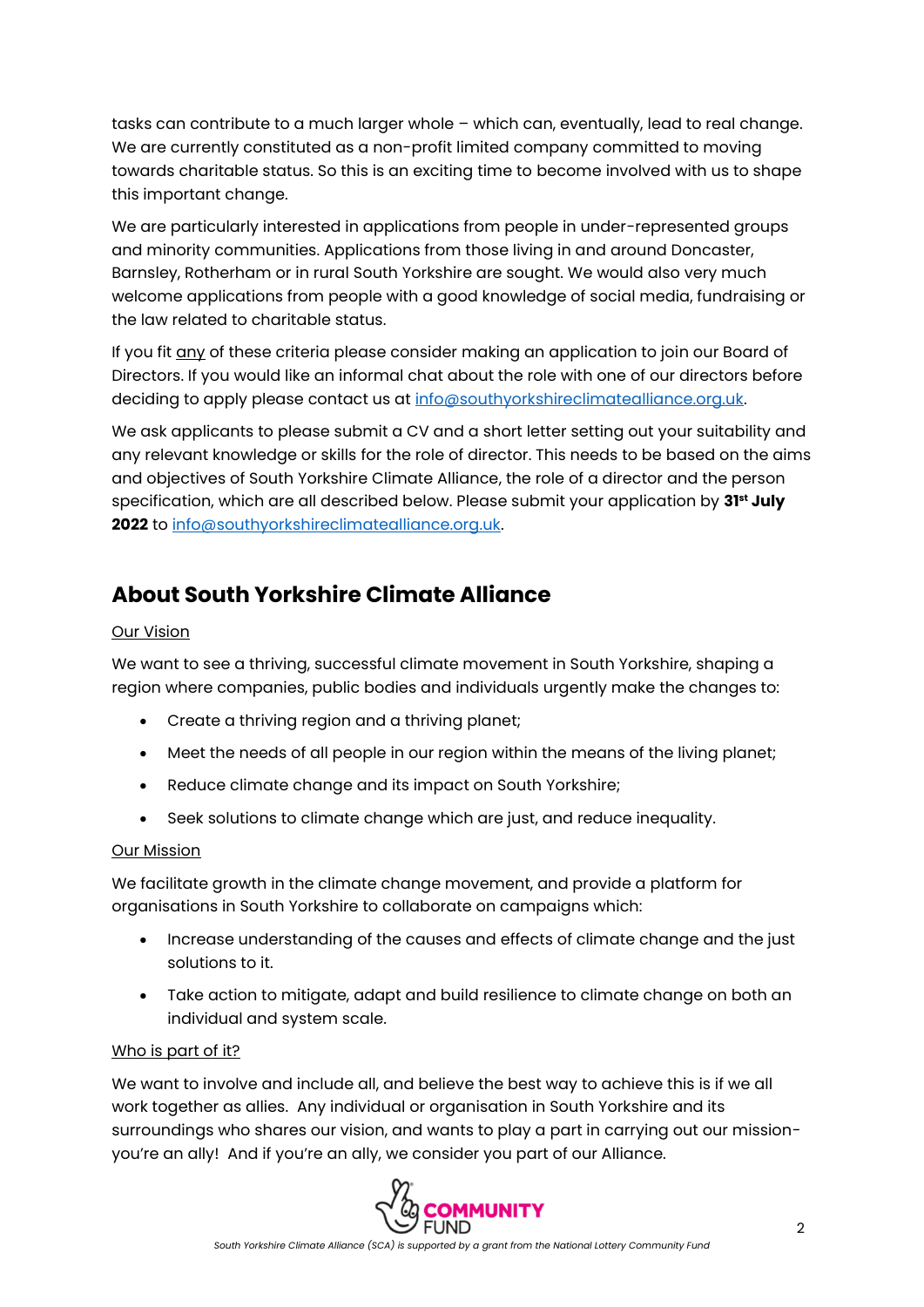Individual groups, campaigns, etc, who work with the Alliance all have their own autonomy to make decisions, set goals and priorities.

As an Alliance, we will strive to support climate action, and find areas of synergy where we can achieve more collectively. We will work to bring the region together and develop a common purpose.

SCA is also a member of [The Climate Coalition](https://www.theclimatecoalition.org/) and [Zero Carbon Yorkshire.](https://www.zerocarbonyorkshire.org/) We have representatives on Barnsley's Positive Climate Partnership, and one of our Board members sits on the Yorkshire and Humber Climate Coalition.

#### How we support our allies

SCA acts as a 'hub' for climate action, supporting citizens, community and campaign groups to achieve high impact, effective action.

#### Coordination and Facilitation

We help people work together to effect change and to do this we support:

- Communication and engagement
- Community grassroots action to directly lower our region's greenhouse gas emissions
- The coordinated lobbying of politicians, bodies of power and stakeholders to urgently adopt climate solutions.

#### Providing infrastructure to support activities

We can help with the background stuff of 'being an organisation' to help you focus your efforts on your campaigns!

For example: training, support from our staff, a spot on the groups page of this website, newsletter, bank account, and policies such as whistleblower, equal opportunities and safeguarding. We can 'host' new groups which are starting up with SCA infrastructure, until they are ready to move on to use their own structures.

### **Black Lives Matter: Our response**

The climate crisis is one of the most urgent and crucial issues in the UK public agenda. In any crisis it is the poorest and most vulnerable that suffer the greatest impacts. As summed up by Patrisse Cullors and Nyeusi Nguvu, members of the Black Lives Matter movement, "Racism is endemic to global inequality. This means that those most affected – and killed – by climate change are Black and poor people" However the representation of Black and ethnic minority communities in the climate movement is desperately lacking. We believe that the environmental movement needs to reflect the political and social realities facing Black and ethnic minority communities. As part of our response to Black Lives Matter, we are therefore particularly interested to hear from potential Directors from these backgrounds.

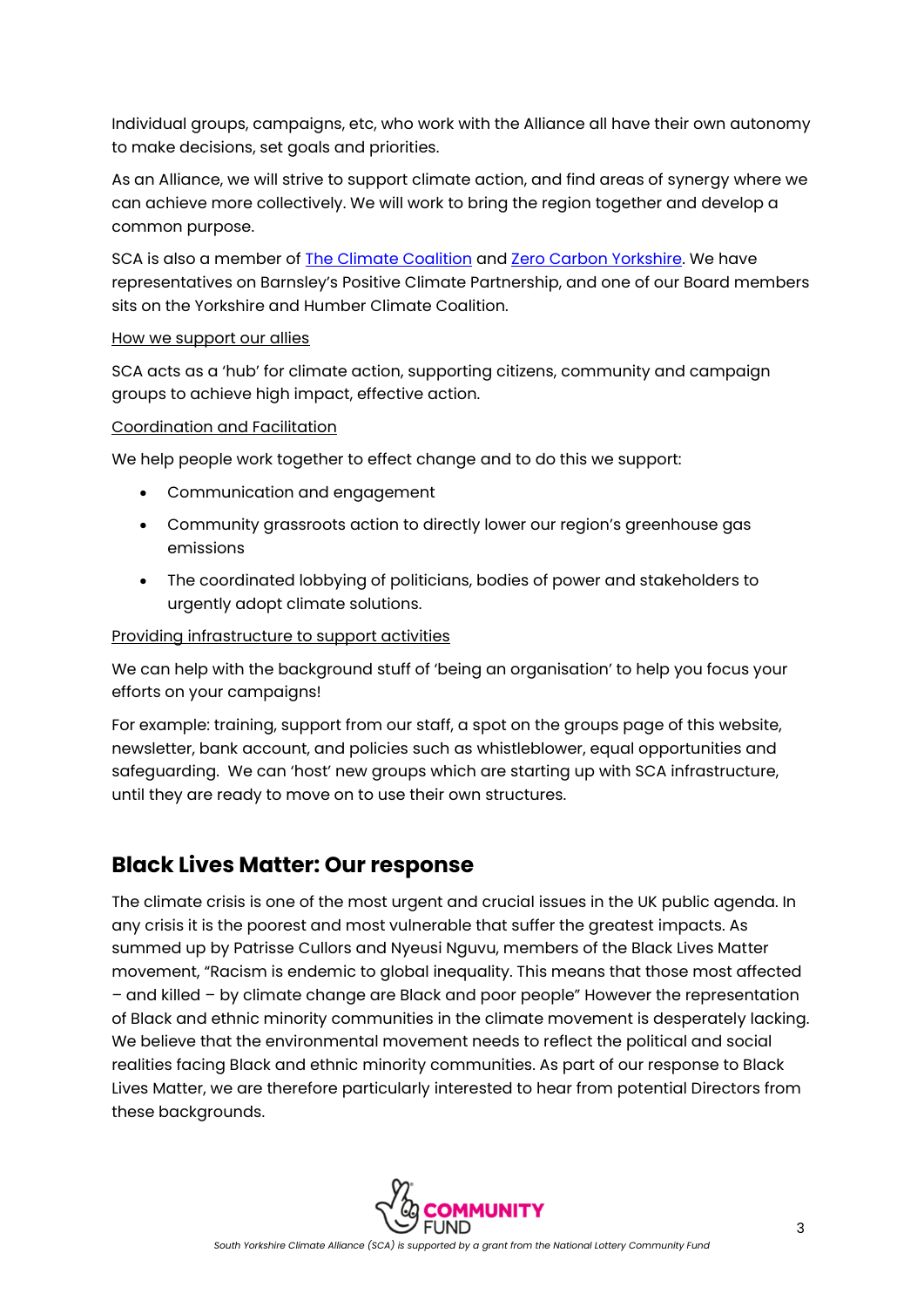# **Cost of Living Crisis: Our Response**

Reliance on fossil fuels underpins the current high inflation we are witnessing, which is driving up the costs of heating our homes, putting food on the table and travel. We are committed to a just and equitable transition to a green economy based on renewable energy which addresses the causes of poverty and leaves no one behind.

## **Director Role Description**

South Yorkshire Climate Alliance Board of Directors are responsible for the overall governance and strategic direction of the company and developing the organisation's aims, objectives and goals in accordance with the governing document *Articles of Association*, legal and regulatory guidelines. Board meetings are held approximately 9 times per year, one meeting of which will be designated the AGM.

There are opportunities for individual Directors to become involved in specific working groups or time limited pieces of work, according to skills and availability. New directors are appointed by a vote of the existing directors in consultation with representatives from allied organisations.

The specific duties of a director are as follows:

- Ensuring that the organisation pursues its stated objects (purposes), as defined in its constitution by developing and agreeing a long-term strategy, defining its goals and evaluating performance against agreed targets
- Ensuring that the organisation complies with its governing document (ie its trust deed, constitution or memorandum and articles of association), company law and any other relevant legislation or regulations
- Ensuring that the organisation applies its resources exclusively in pursuance of its charitable and no-profit objects (ie the organisation must not spend money on activities that are not included in its own objects, however worthwhile those activities are) for the benefit of the public
- Safeguarding the good name and values of the organisation
- Ensuring the effective and efficient administration of the organisation, including having appropriate policies and procedures in place
- Ensuring the financial stability of the organisation
- Following proper and formal arrangements for the appointment, supervision, support, appraisal and remuneration of employees

In addition to the above statutory duties, each director should use any specific skills, knowledge or experience they have to help the Board reach sound decisions. This may involve scrutinising board papers, leading discussions, focusing on key issues, providing advice and guidance on new initiatives, or other issues in which the trustee has special expertise.